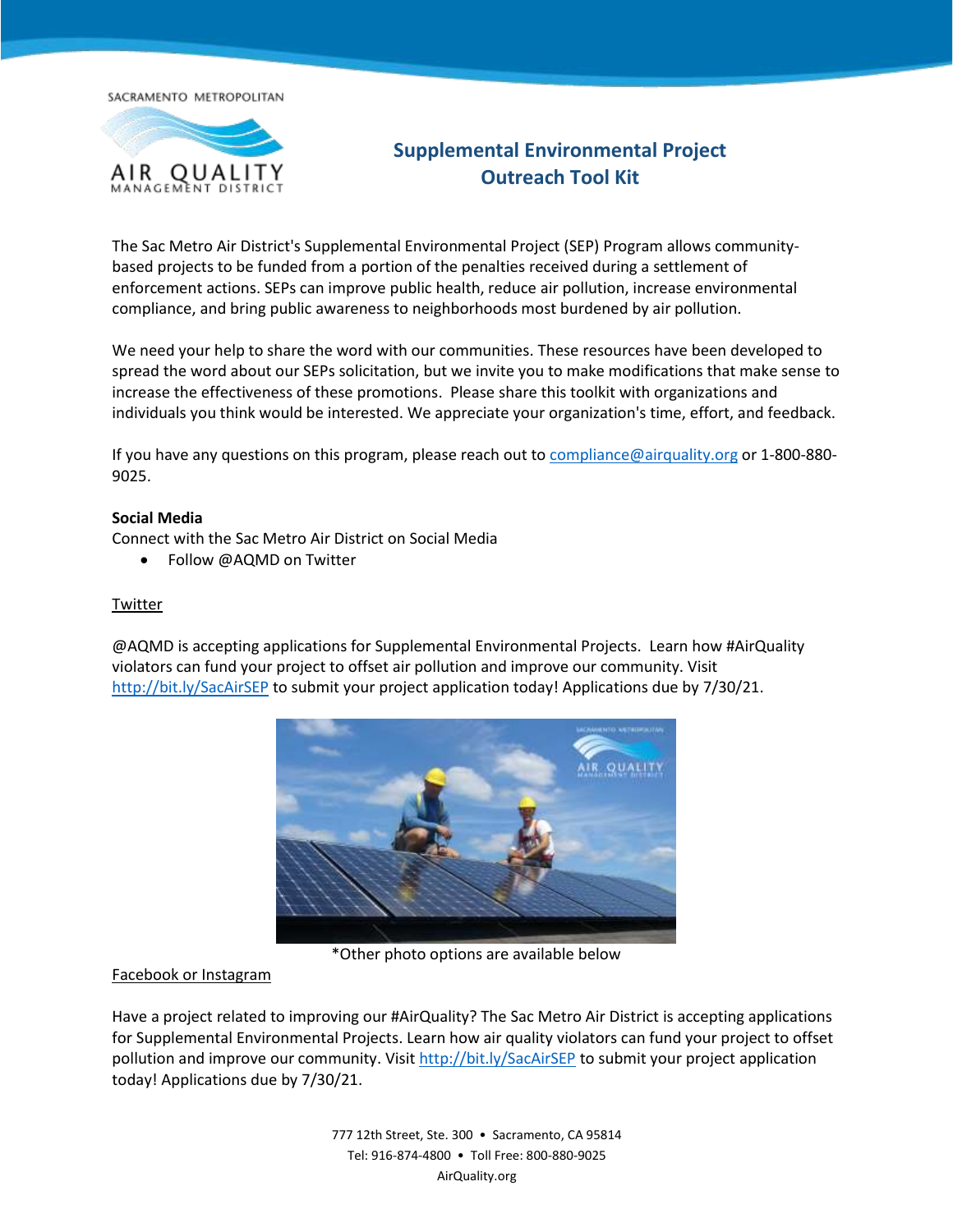

\*Other photo options are available below

#### **E-Blast Template**

Let your email subscribers know about the Sac Metro Air District SEP solicitation!

Subject: Funding available for Community Projects related to Air Quality

Do you have a project related to improving our air quality in Sacramento County? On behalf of the Sac Metro Air District, [your organization] invites you to submit your Supplemental Environmental Project application today.

Any authorized representative of a community-based organization, nonprofit organization, public agency, academic institution, or tribal organization may apply.

Projects must be in a District Priority Community and fall in at least one of the following categories:

**Air Pollution Prevention or Reduction:** Prevent or reduce air pollution or greenhouse gas emissions.

**Air Quality Related Education or Compliance Training**: Assist educators, schools, and community groups to conduct training and public awareness campaigns to the business community or the public.

**Community Air Monitoring**: Provide tools to be used by trained members of the public for data collection and enhancement of existing air quality monitoring stations. **Environmental Restoration and Protection**: Improve or restore the quality of the environment. The project must be related to air quality or climate change. **Other**: Projects considered on a case-by-case basis if there is a demonstrated substantial health or environmental benefit and are consistent with the District SEP Policy.

Online applications must be submitted by 5:00 p.m. (Pacific Time), Friday, July 30, 2021. For more details, go t[o http://bit.ly/SacAirSEP.](http://bit.ly/SacAirSEP)

[Signature]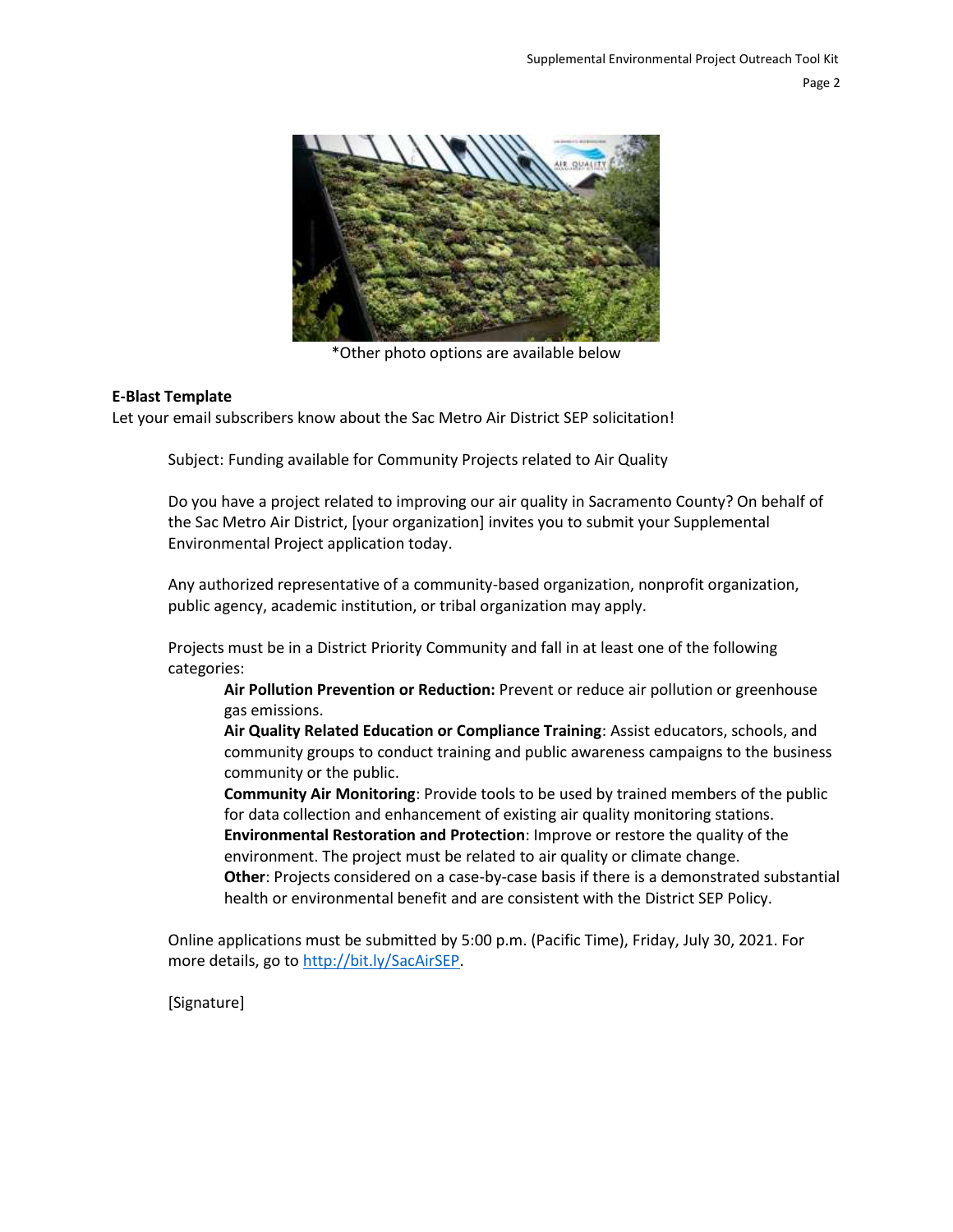#### **Newsletter Article**

Have a project related to Air Quality? The Sac Metro Air District's Supplemental Environmental Project (SEP) program is now accepting applications. The SEP program allows community-based projects to be funded from a portion of the penalties received during a settlement of enforcement actions. SEPs can improve public health, reduce air pollution, increase environmental compliance, and bring public awareness to neighborhoods most burdened by air pollution.

Any authorized representative of a community-based organization, nonprofit organization, public agency, academic institution, or tribal organization may apply.

Projects must be in a District Priority Community and fall in at least one of the following categories:

**Air Pollution Prevention or Reduction:** Prevent or reduce air pollution or greenhouse gas emissions.

**Air Quality Related Education or Compliance Training**: Assist educators, schools, and community groups to conduct training and public awareness campaigns to the business community or the public.

**Community Air Monitoring**: Provide tools to be used by trained members of the public for data collection and enhancement of existing air quality monitoring stations.

**Environmental Restoration and Protection**: Improve or restore the quality of the environment. The project must be related to air quality or climate change.

**Other**: Projects considered on a case-by-case basis if there is a demonstrated substantial health or environmental benefit and are consistent with the District SEP Policy.

Online applications must be submitted by 5:00 p.m. (Pacific Time), Friday, July 30, 2021.

For more details, go t[o http://bit.ly/SacAirSEP](http://bit.ly/SacAirSEP)

**Logos**

## SACRAMENTO METROPOLITAN